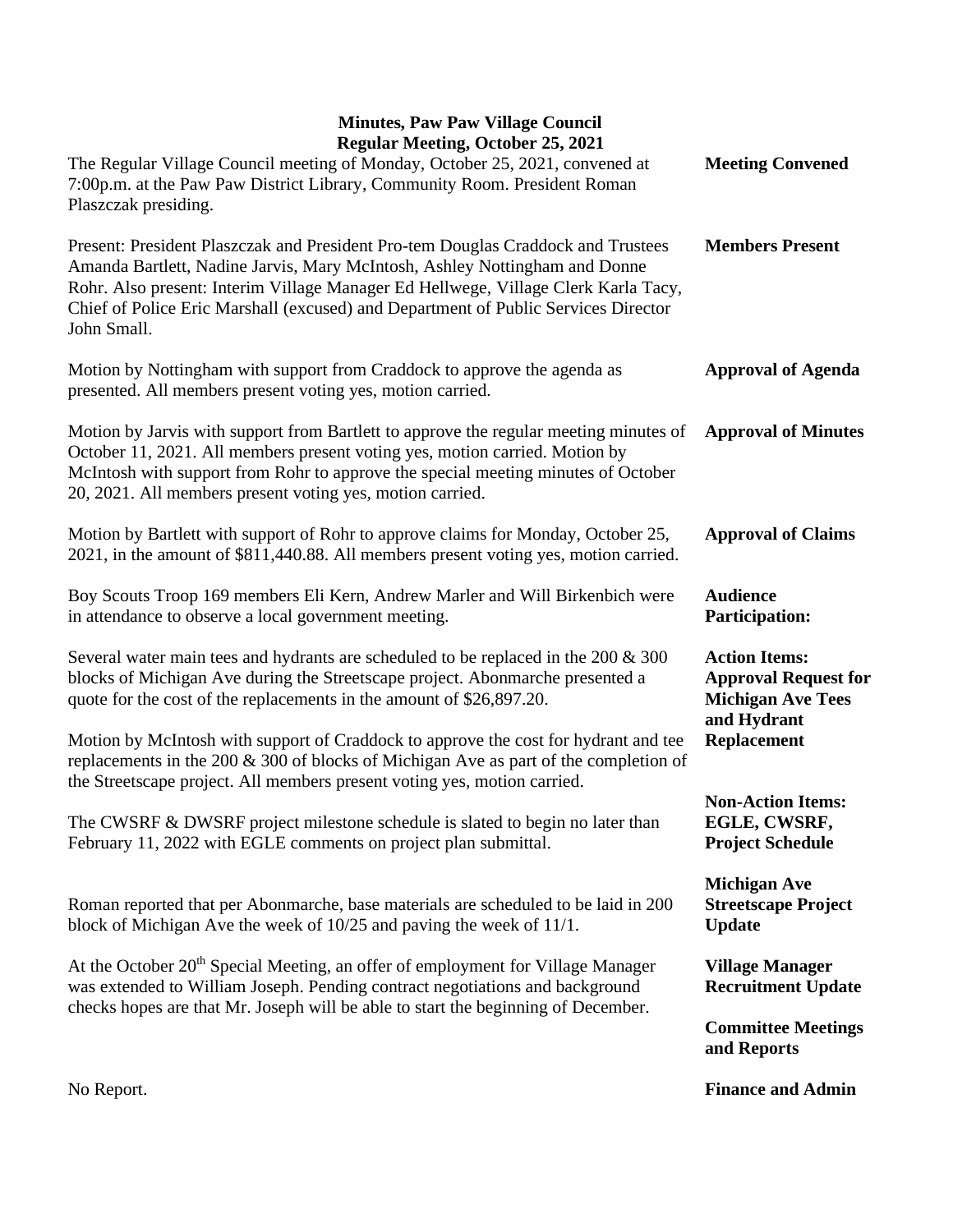## **Minutes, Paw Paw Village Council Regular Meeting, October 25, 2021**

| Regular Meeting, October 25, 2021<br>McIntosh reported the Public Services Committee met to discuss capital road<br>improvement plans, grants for the CWSRF & DWSRF projects, FY 2022 leaf vac<br>truck purchase and the dam automation.                                                                                                                     | <b>Public Services</b>                                       |
|--------------------------------------------------------------------------------------------------------------------------------------------------------------------------------------------------------------------------------------------------------------------------------------------------------------------------------------------------------------|--------------------------------------------------------------|
| No Report.                                                                                                                                                                                                                                                                                                                                                   | <b>Parks and Rec</b>                                         |
| Plaszczak reported the DDA discussed Christmas lights and issued a façade grant 100<br>W Michigan Ave.                                                                                                                                                                                                                                                       | <b>DDA</b>                                                   |
| Bartlett reported the Economic Development Committee discussed progress on the<br>current MSHDA grant and the 12/8 deadline for applying for a future grant.                                                                                                                                                                                                 | <b>Economic Develop</b>                                      |
| No Report.                                                                                                                                                                                                                                                                                                                                                   | <b>Farmers Market</b>                                        |
| No Report.                                                                                                                                                                                                                                                                                                                                                   | <b>Fire Board</b>                                            |
| Plaszczak reported there will be a ceremony held 11/20 at the library to install the<br>Charlie Maxwell Commemorative Plaque.                                                                                                                                                                                                                                | <b>Historical Committee</b>                                  |
| Rohr reported the Housing Commission has implemented tighter Covid guidelines in<br>the public areas to help try to keep everyone healthy.                                                                                                                                                                                                                   | <b>Housing Commission</b>                                    |
| No Report.                                                                                                                                                                                                                                                                                                                                                   | <b>Maple Lake</b><br><b>Preservation</b>                     |
| No Report.                                                                                                                                                                                                                                                                                                                                                   | <b>Planning Commission</b>                                   |
| No Report.                                                                                                                                                                                                                                                                                                                                                   | <b>Wellhead Protection</b>                                   |
| No Report.                                                                                                                                                                                                                                                                                                                                                   | Wine & Harvest                                               |
| McIntosh asked Ed to please ask Chief Marshall to relocate the current speed trailer                                                                                                                                                                                                                                                                         | <b>Council Member</b><br><b>Comments:</b><br><b>McIntosh</b> |
| further down M-40, closer towards Sunset Park.                                                                                                                                                                                                                                                                                                               | <b>Craddock</b>                                              |
| Craddock reported that Mary Springer relayed the message the downtown businesses<br>are ready for the Streetscape project to be completed.                                                                                                                                                                                                                   |                                                              |
| Bartlett inquired to Director Small on the causes for some of the recent power<br>outages. Small replied that the village is part of a large grid so we can be affected by<br>disturbances that happen far away such as limbs on lines or someone hitting a pole.<br>Small said he will have his assistant, Janet, compile a list of some of the outages and | <b>Bartlett</b>                                              |
| their causes.<br>Interim Manager Hellwege reports that he has been attending lots of meetings along                                                                                                                                                                                                                                                          | <b>Manager Comments:</b><br><b>Hellwege</b>                  |

with helping with the recruitment of the new manager and grant follow-ups.